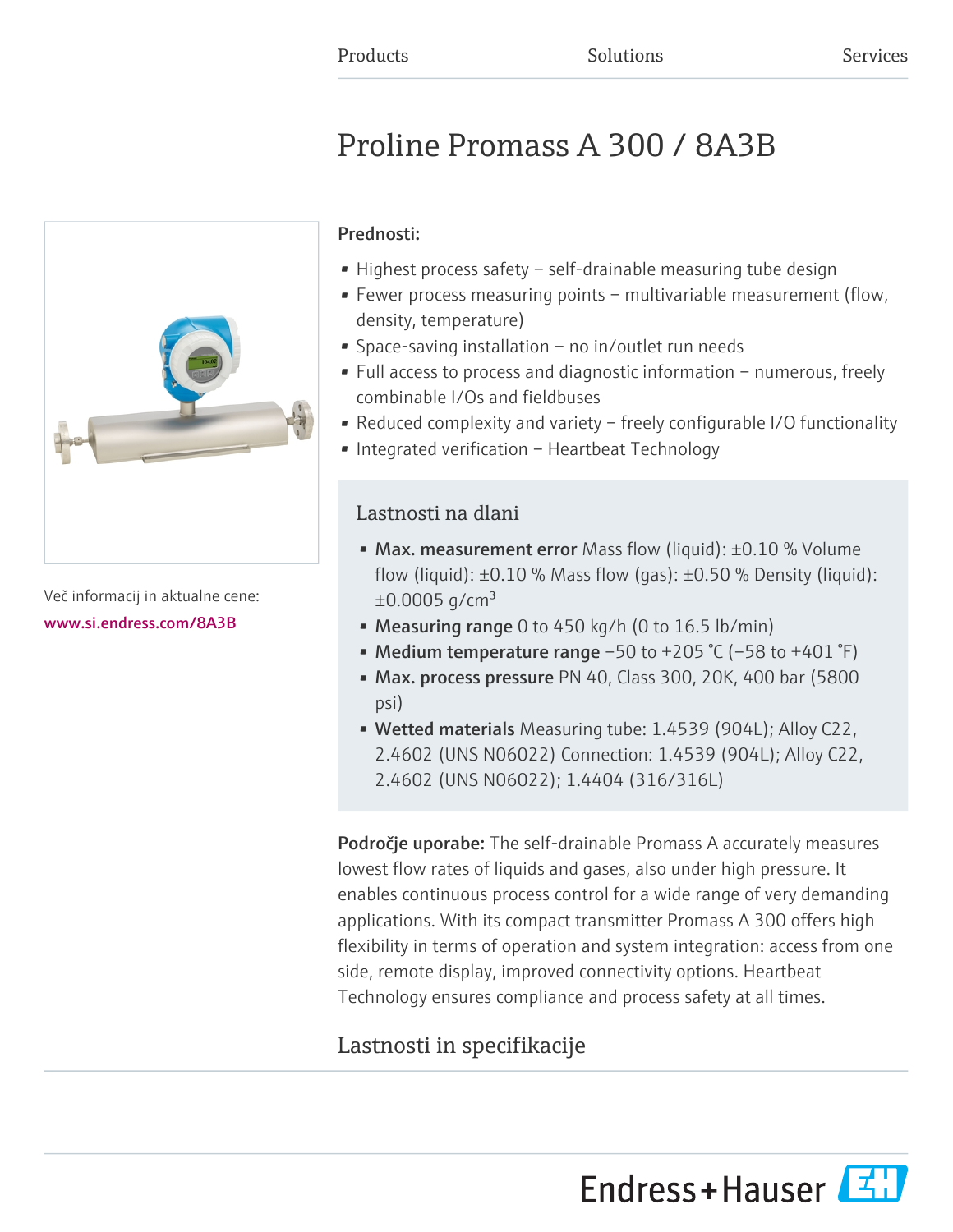#### Gas Merilni princip

Coriolis

## Product headline

The single-tube flowmeter for smallest flow quantities with a compact, easily accessible transmitter.

Measuring accurately smallest quantities of liquids and gases for continuous process control.

## Sensor features

Highest process safety – self - drainable measuring tube design. Fewer process measuring points – multivariable measurement (flow, density, temperature). Space - saving installation – no in-/outlet run needs. Nominal diameter: DN 1 to 4 ( $\frac{1}{24}$  to  $\frac{1}{8}$ ). Process pressure up to 400 bar (5800 psi). Medium temperature up to +205 °C (+401 °F).

#### Transmitter features

Full access to process and diagnostic information – numerous, freely combinable I/Os and fieldbuses. Reduced complexity and variety – freely configurable I/O functionality. Integrated verification – Heartbeat Technology.

Compact dual-compartment housing with up to 3 I/Os. Backlit display with touch control and WLAN access. Remote display available.

#### Nominal diameter range

DN 1 to 4  $\left(\frac{1}{24} \text{ to } \frac{1}{8}\right)$ 

#### Wetted materials

Measuring tube: 1.4539 (904L); Alloy C22, 2.4602 (UNS N06022) Connection: 1.4539 (904L); Alloy C22, 2.4602 (UNS N06022); 1.4404 (316/316L)

## Measured variables

Mass flow, density, temperature, volume flow, corrected volume flow, reference density, concentration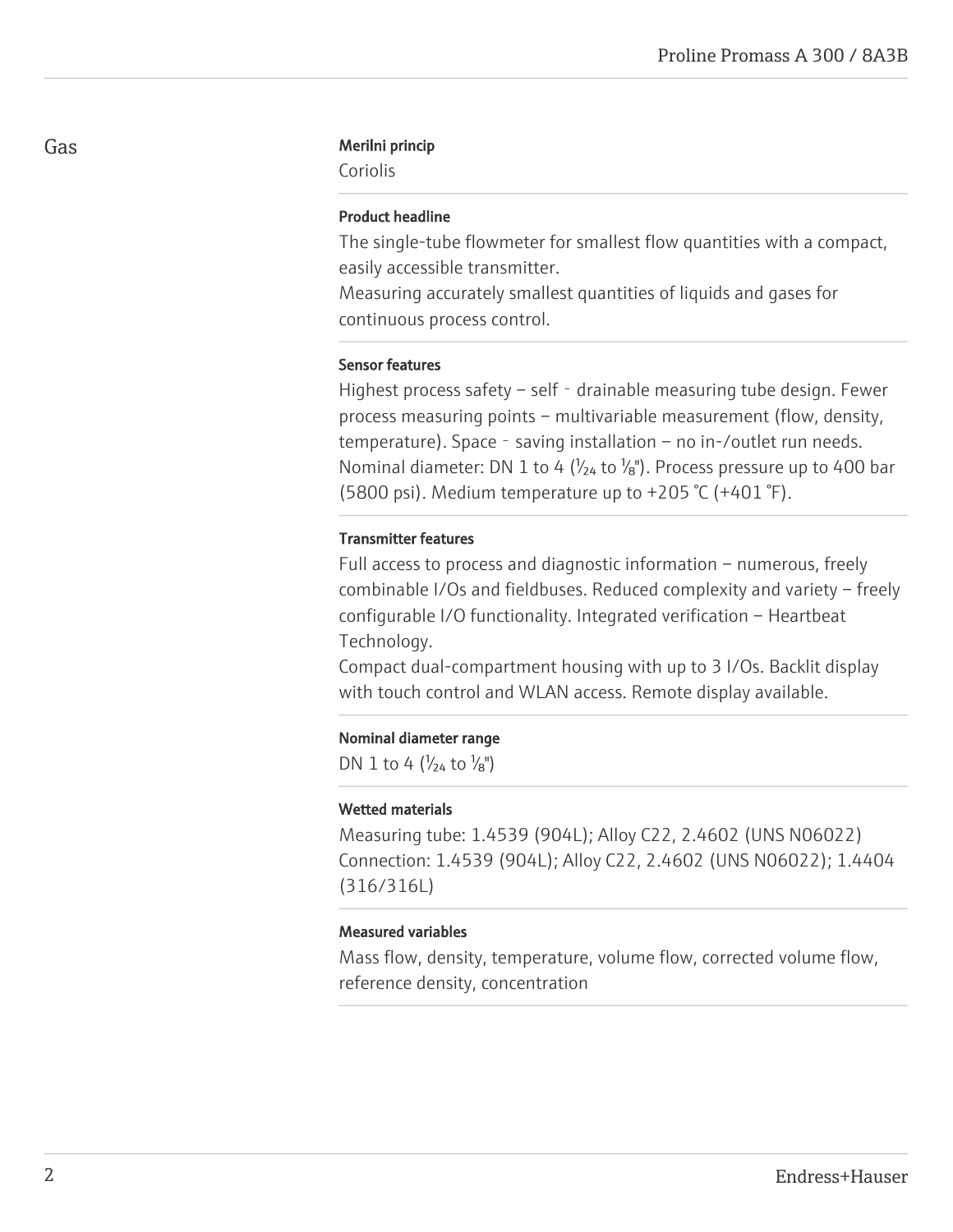## Max. measurement error

Mass flow (liquid): ±0.10 % Volume flow (liquid): ±0.10 % Mass flow (gas):  $\pm 0.50$  % Density (liquid):  $\pm 0.0005$  g/cm<sup>3</sup>

#### Measuring range

0 to 450 kg/h (0 to 16.5 lb/min)

#### Max. process pressure

PN 40, Class 300, 20K, 400 bar (5800 psi)

## Medium temperature range

 $-50$  to  $+205$  °C ( $-58$  to  $+401$  °F)

#### Ambient temperature range

Standard: –40 to +60 °C (–40 to +140 °F) Option: –50 to +60 °C (–58 to +140 °F)

## Sensor housing material

1.4301 (304), corrosion resistant

#### Transmitter housing material

AlSi10Mg, coated; 1.4409 (CF3M) similar to 316L; stainless steel for hygenic transmitter design

### Degree of protection

IP66/67, type 4X enclosure IP69

## Display/Operation

4-line backlit display with touch control (operation from outside) Configuration via local display and operating tools possible Remote display available"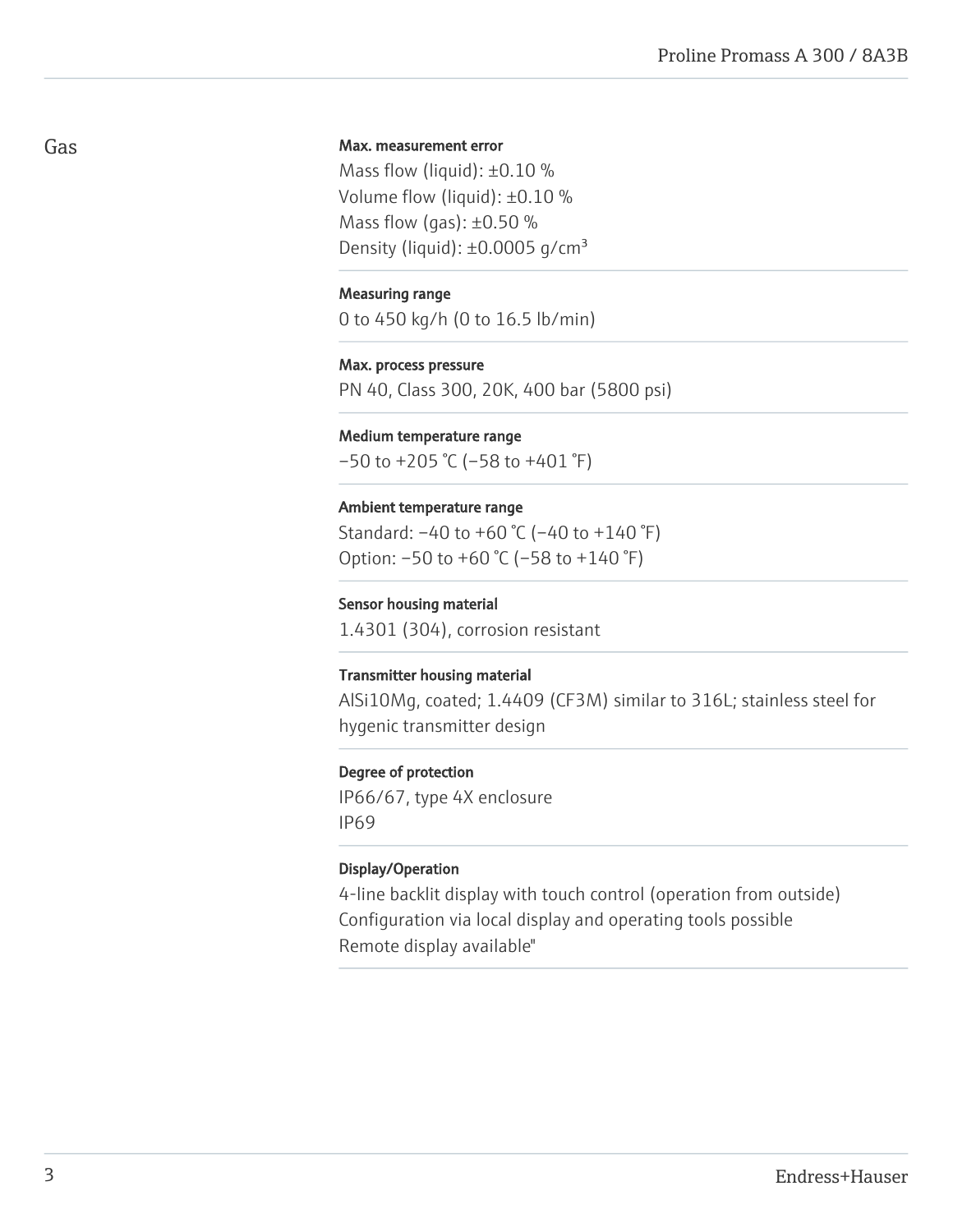## **Outputs**

3 outputs: 4-20 mA HART (active/passive) 4-20 mA WirelessHART 4-20 mA (active/passive) Pulse/frequency/switch output (active/passive) Double pulse output (active/passive) Relay output

## Inputs

Status input 4-20 mA input

## Digital communication

HART, PROFIBUS DP, PROFIBUS PA, FOUNDATION Fieldbus, Modbus RS485, Profinet, Ethernet/IP, OPC-UA

## Power supply

DC 24 V AC 100 to 230 V AC 100 to 230 V / DC 24 V (non-hazardous area)

## Hazardous area approvals

ATEX, IECEx, cCSAus, NEPSI, INMETRO, EAC

#### Product safety

CE, C-tick, EAC marking

#### Functional safety

Functional safety according to IEC 61508, applicable in safety-relevant applications in accordance with IEC 61511

### Metrological approvals and certificates

Calibration performed on accredited calibration facilities (acc. to ISO/IEC 17025)

Heartbeat Technology complies with the requirements for traceable verification according to ISO 9001:2008 – Section 7.6 a (TÜV SÜD attestation)"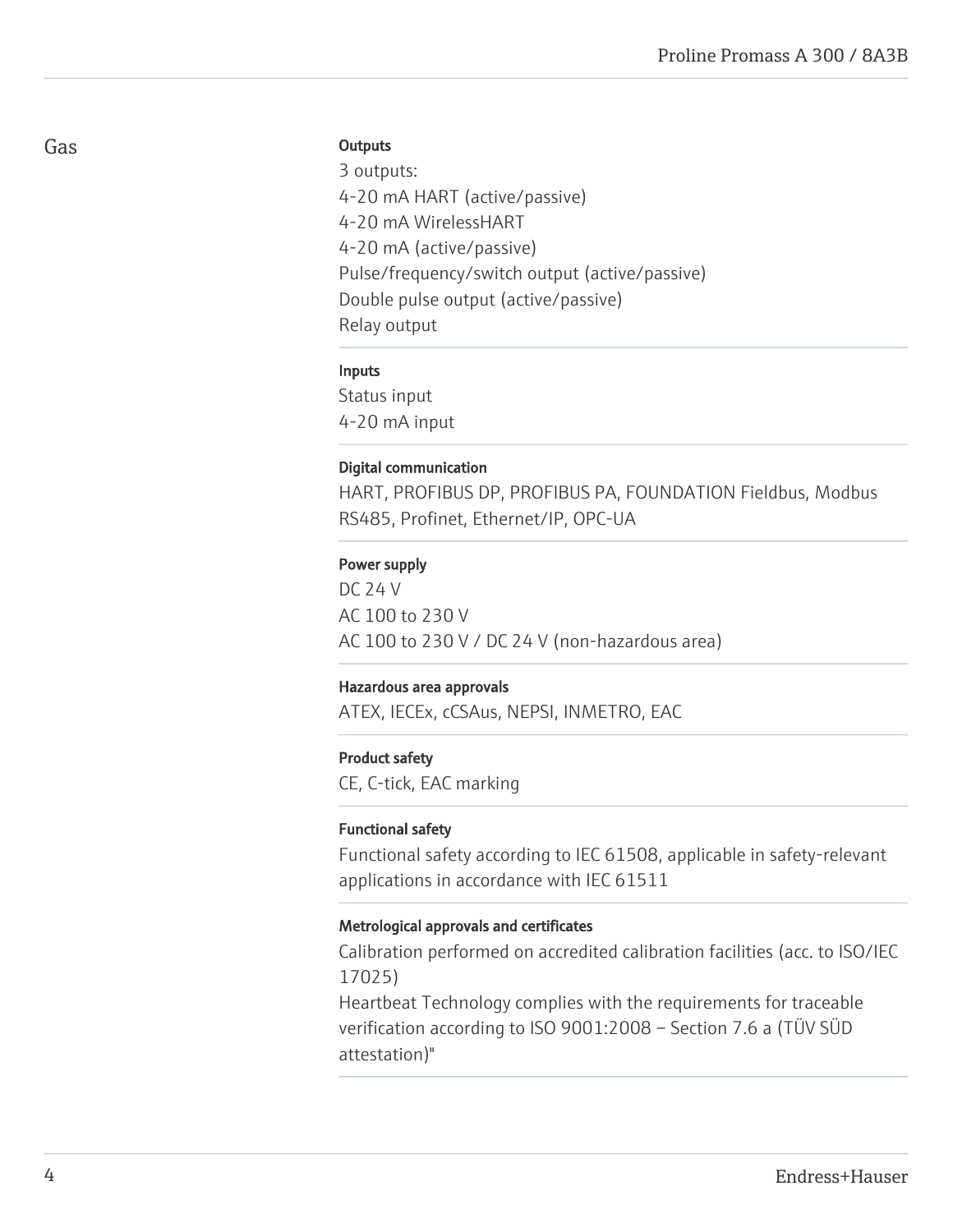## Gas

#### Pressure approvals and certificates

**CRN** 

## Material certificates

3.1 material

Hygienic approvals and certificates 3-A, EHEDG

Density/Concentration Merilni princip

Coriolis

## Product headline

The single-tube flowmeter for smallest flow quantities with a compact, easily accessible transmitter.

Measuring accurately smallest quantities of liquids and gases for continuous process control.

## Sensor features

Highest process safety – self - drainable measuring tube design. Fewer process measuring points – multivariable measurement (flow, density, temperature). Space - saving installation – no in-/outlet run needs. Nominal diameter: DN 1 to 4 ( $\frac{1}{24}$  to  $\frac{1}{8}$ ). Process pressure up to 400 bar (5800 psi). Medium temperature up to +205 °C (+401 °F).

## Transmitter features

Full access to process and diagnostic information – numerous, freely combinable I/Os and fieldbuses. Reduced complexity and variety – freely configurable I/O functionality. Integrated verification – Heartbeat Technology.

Compact dual-compartment housing with up to 3 I/Os. Backlit display with touch control and WLAN access. Remote display available.

Nominal diameter range DN 1 to 4  $(V_{24}$  to  $V_{8}$ ")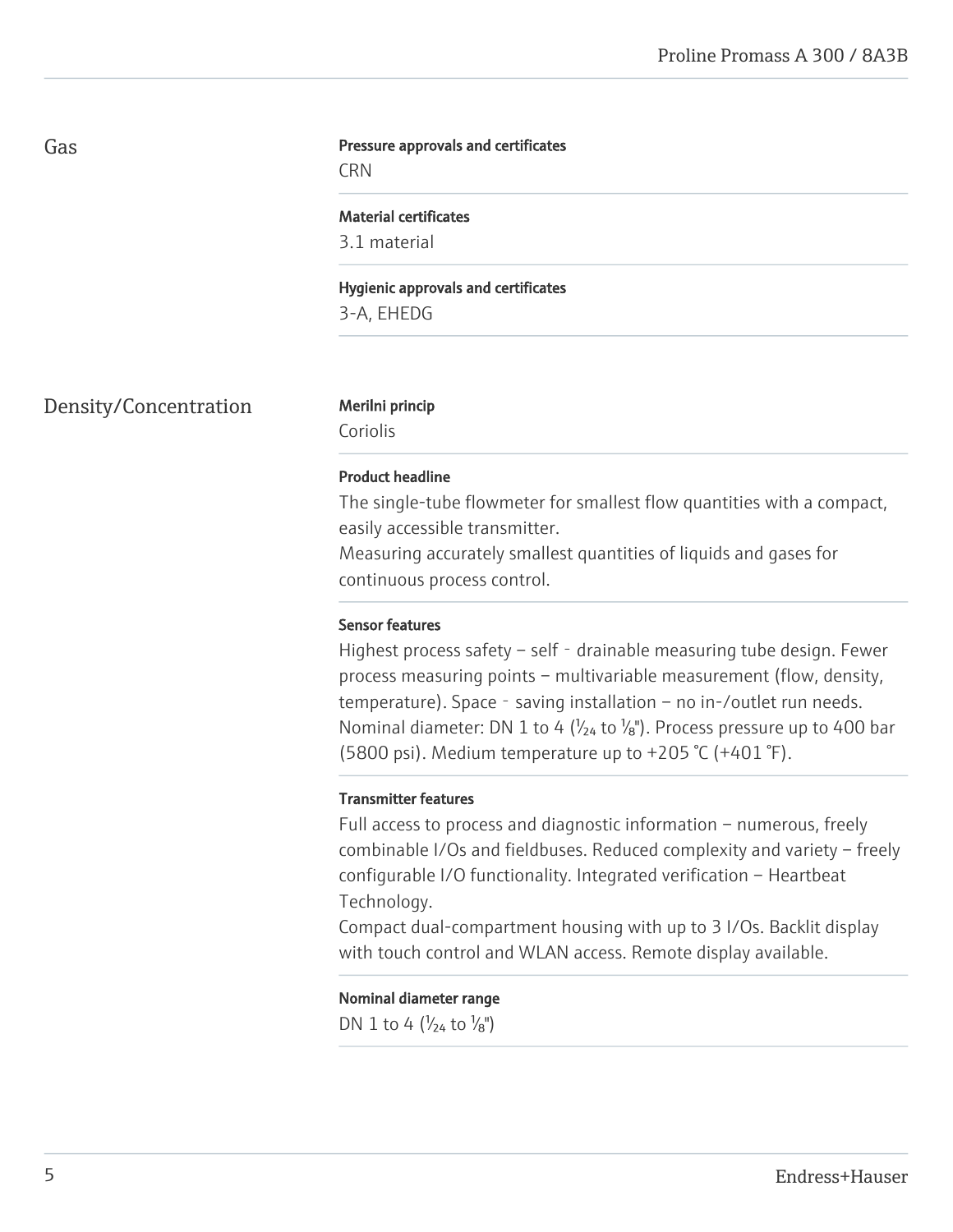## Density/Concentration

## Wetted materials

Measuring tube: 1.4539 (904L); Alloy C22, 2.4602 (UNS N06022) Connection: 1.4539 (904L); Alloy C22, 2.4602 (UNS N06022); 1.4404 (316/316L)

## Measured variables

Mass flow, density, temperature, volume flow, corrected volume flow, reference density, concentration

## Max. measurement error

Mass flow (liquid):  $\pm 0.1$  % Volume flow (liquid): ±0.1 % Mass flow (gas):  $\pm 0.5$  % Density (liquid):  $\pm 0.0005$  g/cm<sup>3</sup>

## Measuring range

0 to 450 kg/h (0 to 16.5 lb/min)

Max. process pressure PN 40, Class 300, 20K, 400 bar (5800 psi)

## Medium temperature range  $-50$  to  $+205$  °C ( $-58$  to  $+401$  °F)

## Ambient temperature range

Standard: –40 to +60 °C (–40 to +140 °F) Option:  $-50$  to  $+60$  °C ( $-58$  to  $+140$  °F)

## Sensor housing material

1.4301 (304), corrosion resistant

## Transmitter housing material

AlSi10Mg, coated; 1.4409 (CF3M) similar to 316L; stainless steel for hygenic transmitter design

## Degree of protection

IP66/67, type 4X enclosure IP69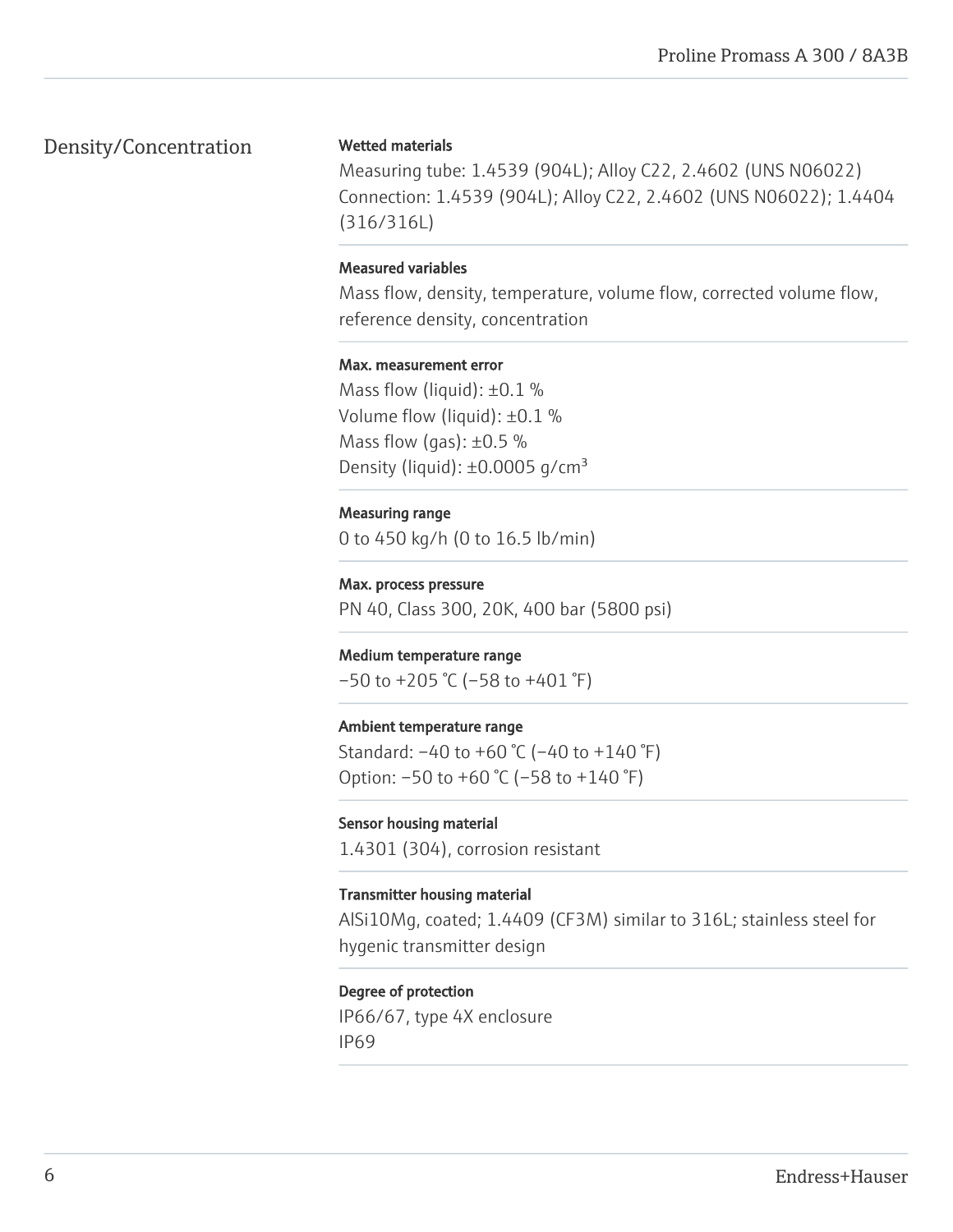## Density/Concentration

## Display/Operation

4-line backlit display with touch control (operation from outside) Configuration via local display and operating tools possible Remote display available

## **Outputs**

3 outputs: 4-20 mA HART (active/passive) 4-20 mA WirelessHART 4-20 mA (active/passive) Pulse/frequency/switch output (active/passive) Double pulse output (active/passive) Relay output

## Inputs

Status input 4-20 mA input

## Digital communication

HART, PROFIBUS DP, PROFIBUS PA, FOUNDATION Fieldbus, Modbus RS485, Profinet, Ethernet/IP, OPC-UA

## Power supply

DC 24 V AC 100 to 230 V AC 100 to 230 V / DC 24 V (non-hazardous area)

## Hazardous area approvals

ATEX, IECEx, cCSAus, NEPSI, INMETRO, EAC

## Product safety

CE, C-tick, EAC marking

## Functional safety

Functional safety according to IEC 61508, applicable in safety-relevant applications in accordance with IEC 61511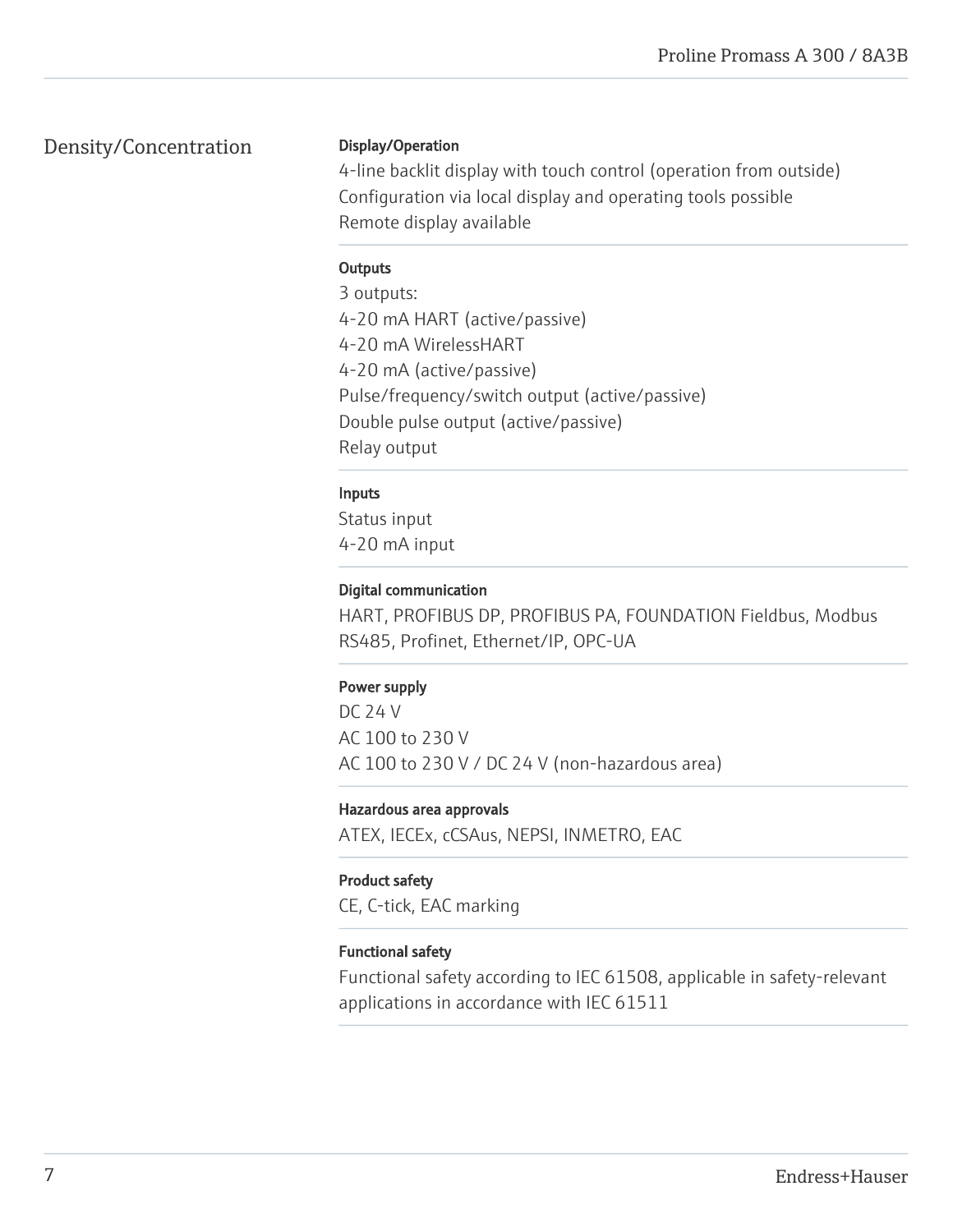## Density/Concentration

## Metrological approvals and certificates

Calibration performed on accredited calibration facilities (acc. to ISO/IEC 17025)

Heartbeat Technology complies with the requirements for traceable verification according to ISO 9001:2008 – Section 7.6 a (TÜV SÜD attestation)

## Pressure approvals and certificates

**CRN** 

## Material certificates

3.1 material

## Hygienic approvals and certificates

3-A, EHEDG

## Density Merilni princip

Coriolis

## Product Headline

The single-tube flowmeter for smallest flow quantities with a compact, easily accessible transmitter.

Measuring accurately smallest quantities of liquids and gases for continuous process control.

## Sensor features

Highest process safety – self - drainable measuring tube design. Fewer process measuring points – multivariable measurement (flow, density, temperature). Space - saving installation – no in-/outlet run needs. Nominal diameter: DN 1 to 4 ( $\frac{1}{24}$  to  $\frac{1}{8}$ ). Process pressure up to 400 bar (5800 psi). Medium temperature up to +205 °C (+401 °F).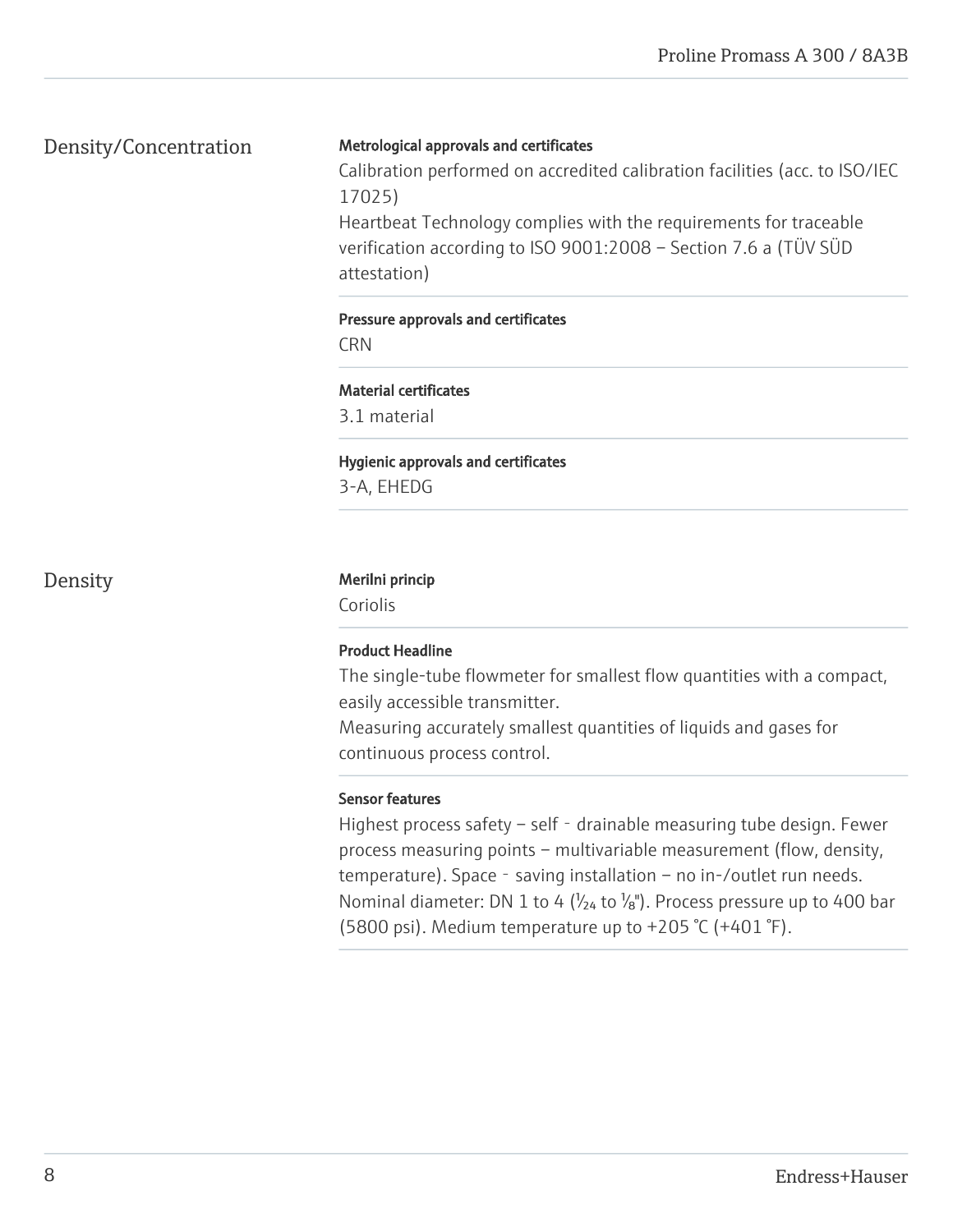## Density

## Transmitter features

Full access to process and diagnostic information – numerous, freely combinable I/Os and fieldbuses. Reduced complexity and variety – freely configurable I/O functionality. Integrated verification – Heartbeat Technology.

Compact dual-compartment housing with up to 3 I/Os. Backlit display with touch control and WLAN access. Remote display available.

## Liquids Merilni princip

Coriolis

#### Product headline

The single-tube flowmeter for smallest flow quantities with a compact, easily accessible transmitter.

Measuring accurately smallest quantities of liquids and gases for continuous process control.

## Sensor features

Highest process safety – self - drainable measuring tube design. Fewer process measuring points – multivariable measurement (flow, density, temperature). Space - saving installation – no in-/outlet run needs. Nominal diameter: DN 1 to 4 ( $\frac{1}{24}$  to  $\frac{1}{8}$ ). Process pressure up to 400 bar (5800 psi). Medium temperature up to +205 °C (+401 °F).

#### Transmitter features

Full access to process and diagnostic information – numerous, freely combinable I/Os and fieldbuses. Reduced complexity and variety – freely configurable I/O functionality. Integrated verification – Heartbeat Technology.

Compact dual-compartment housing with up to 3 I/Os. Backlit display with touch control and WLAN access. Remote display available.

## Nominal diameter range

DN 1 to 4  $\left(\frac{1}{24} \text{ to } \frac{1}{8}\right)$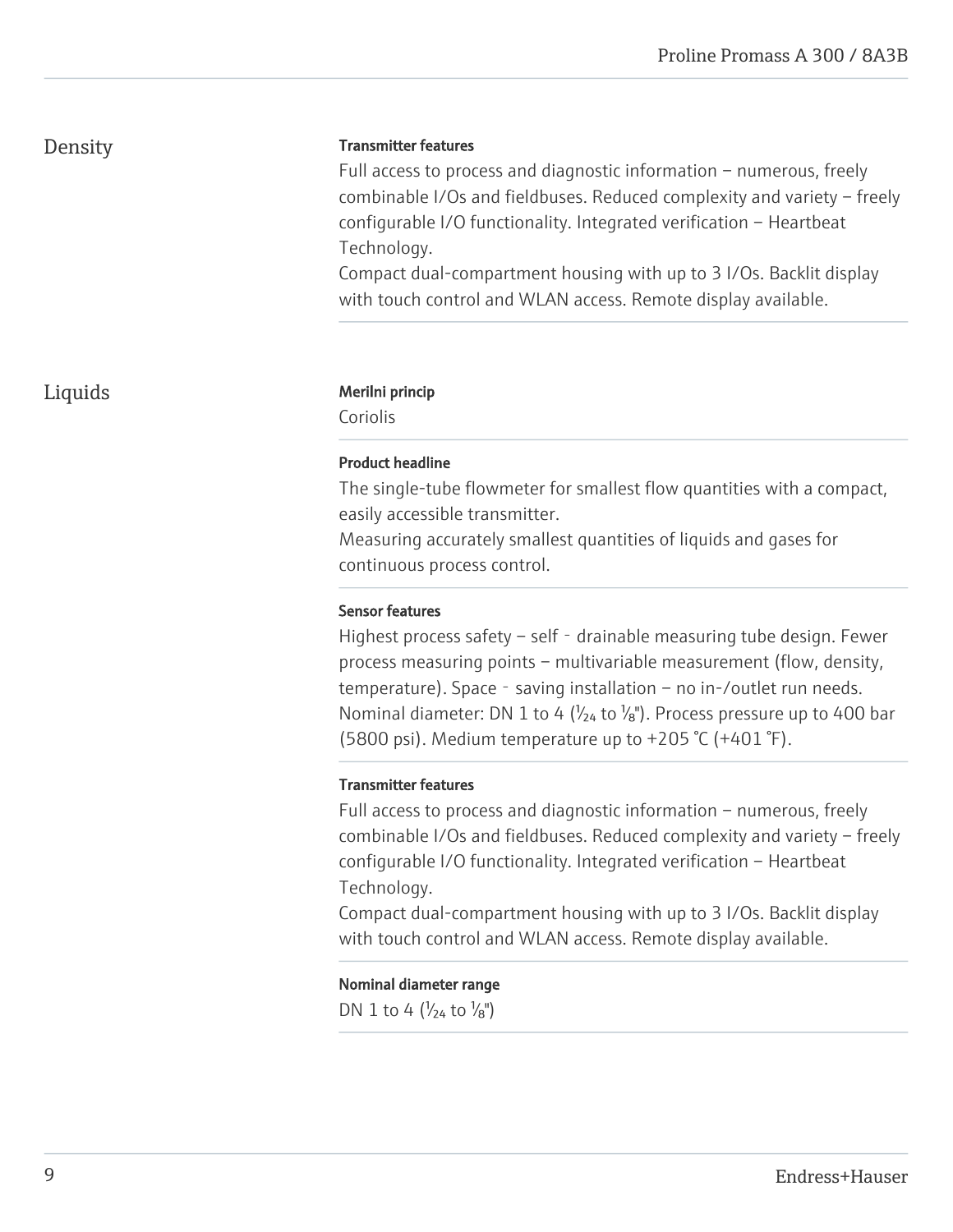## Liquids

## Wetted materials

Measuring tube: 1.4539 (904L); Alloy C22, 2.4602 (UNS N06022) Connection: 1.4539 (904L); Alloy C22, 2.4602 (UNS N06022); 1.4404 (316/316L)

## Measured variables

Mass flow, density, temperature, volume flow, corrected volume flow, reference density, concentration

#### Max. measurement error

Mass flow (liquid):  $\pm 0.10$  % Volume flow (liquid): ±0.10 % Mass flow (gas):  $\pm 0.50$  % Density (liquid):  $\pm 0.0005$  g/cm<sup>3</sup>

#### Measuring range

0 to 450 kg/h (0 to 16.5 lb/min)

Max. process pressure PN 40, Class 300, 20K, 400 bar (5800 psi)

## Medium temperature range

 $-50$  to  $+205$  °C ( $-58$  to  $+401$  °F)

## Ambient temperature range

Standard: –40 to +60 °C (–40 to +140 °F) Option:  $-50$  to  $+60$  °C ( $-58$  to  $+140$  °F)

## Sensor housing material

1.4301 (304), corrosion resistant

## Transmitter housing material

AlSi10Mg, coated; 1.4409 (CF3M) similar to 316L; stainless steel for hygenic transmitter design

## Degree of protection

IP66/67, type 4X enclosure IP69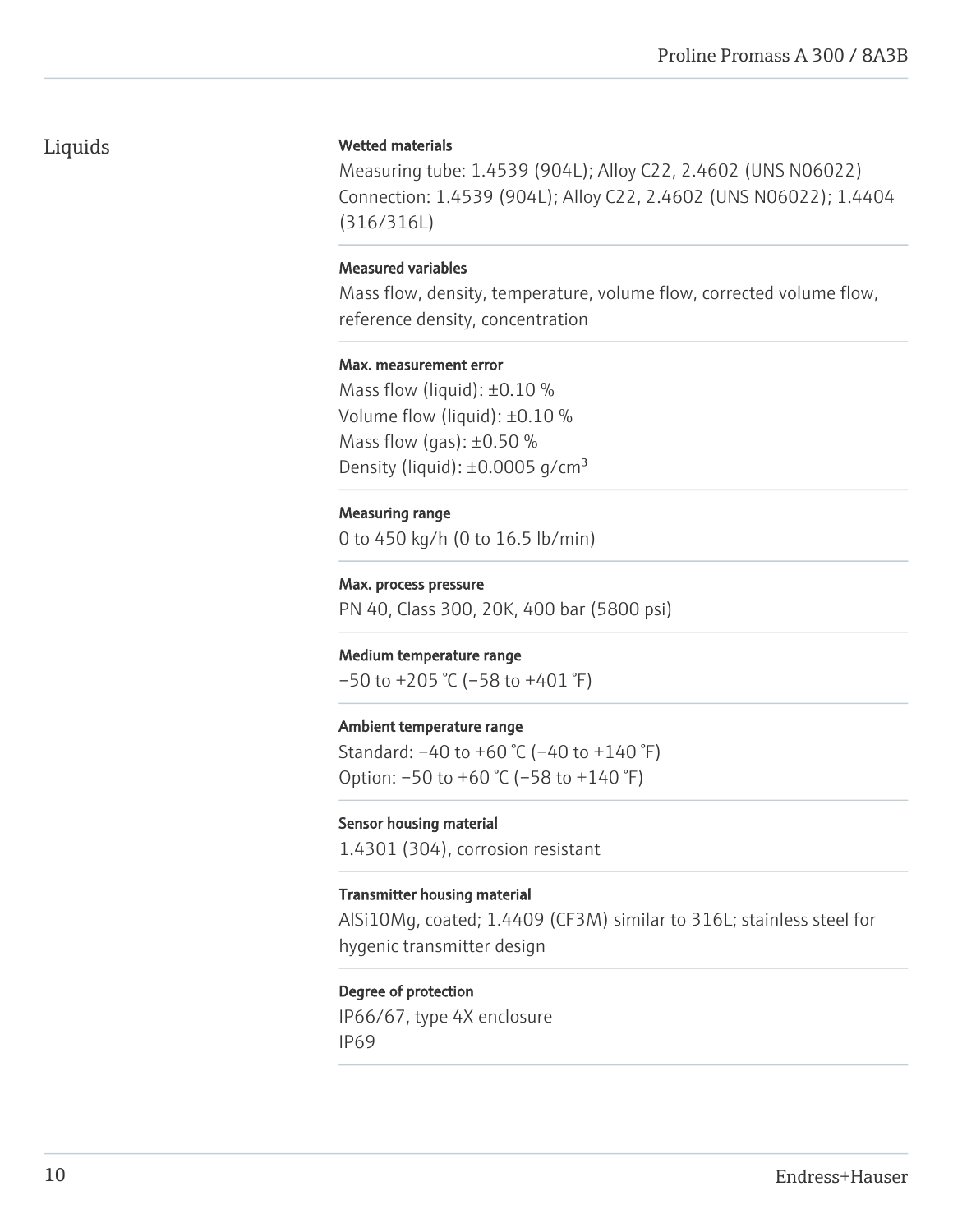## Liquids

## Display/Operation

4-line backlit display with touch control (operation from outside) Configuration via local display and operating tools possible Remote display available

## **Outputs**

3 outputs: 4-20 mA HART (active/passive) 4-20 mA WirelessHART 4-20 mA (active/passive) Pulse/frequency/switch output (active/passive) Double pulse output (active/passive) Relay output

## Inputs

Status input 4-20 mA input

## Digital communication

HART, PROFIBUS DP, PROFIBUS PA, FOUNDATION Fieldbus, Modbus RS485, Profinet, Ethernet/IP, OPC-UA

## Power supply

DC 24 V AC 100 to 230 V AC 100 to 230 V / DC 24 V (non-hazardous area)

## Hazardous area approvals

ATEX, IECEx, cCSAus, NEPSI, INMETRO, EAC

## Product safety

CE, C-tick, EAC marking

## Functional safety

Functional safety according to IEC 61508, applicable in safety-relevant applications in accordance with IEC 61511